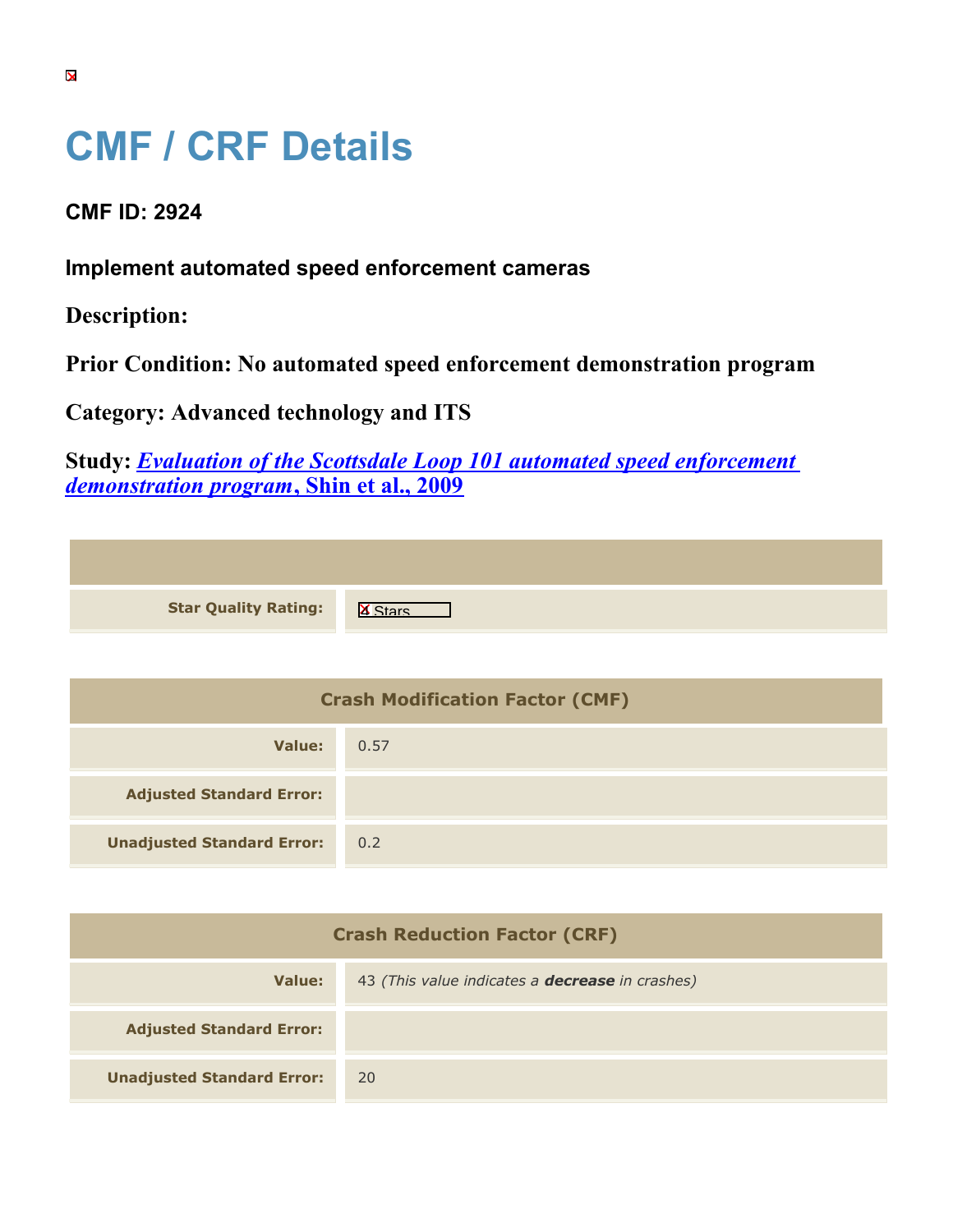| <b>Applicability</b>                    |                          |
|-----------------------------------------|--------------------------|
| <b>Crash Type:</b>                      | Sideswipe                |
| <b>Crash Severity:</b>                  | O (property damage only) |
| <b>Roadway Types:</b>                   | Principal Arterial Other |
| <b>Number of Lanes:</b>                 |                          |
| <b>Road Division Type:</b>              |                          |
| <b>Speed Limit:</b>                     |                          |
| <b>Area Type:</b>                       | Urban                    |
| <b>Traffic Volume:</b>                  |                          |
| <b>Time of Day:</b>                     | All                      |
| If countermeasure is intersection-based |                          |

| <b>Intersection Type:</b>         |  |
|-----------------------------------|--|
| <b>Intersection Geometry:</b>     |  |
| <b>Traffic Control:</b>           |  |
| <b>Major Road Traffic Volume:</b> |  |
| <b>Minor Road Traffic Volume:</b> |  |

| <b>Development Details</b>       |                |
|----------------------------------|----------------|
| <b>Date Range of Data Used:</b>  | 2001 to 2006   |
| <b>Municipality:</b>             | Scottsdale     |
| State:                           | AZ             |
| <b>Country:</b>                  |                |
| <b>Type of Methodology Used:</b> | $\overline{2}$ |